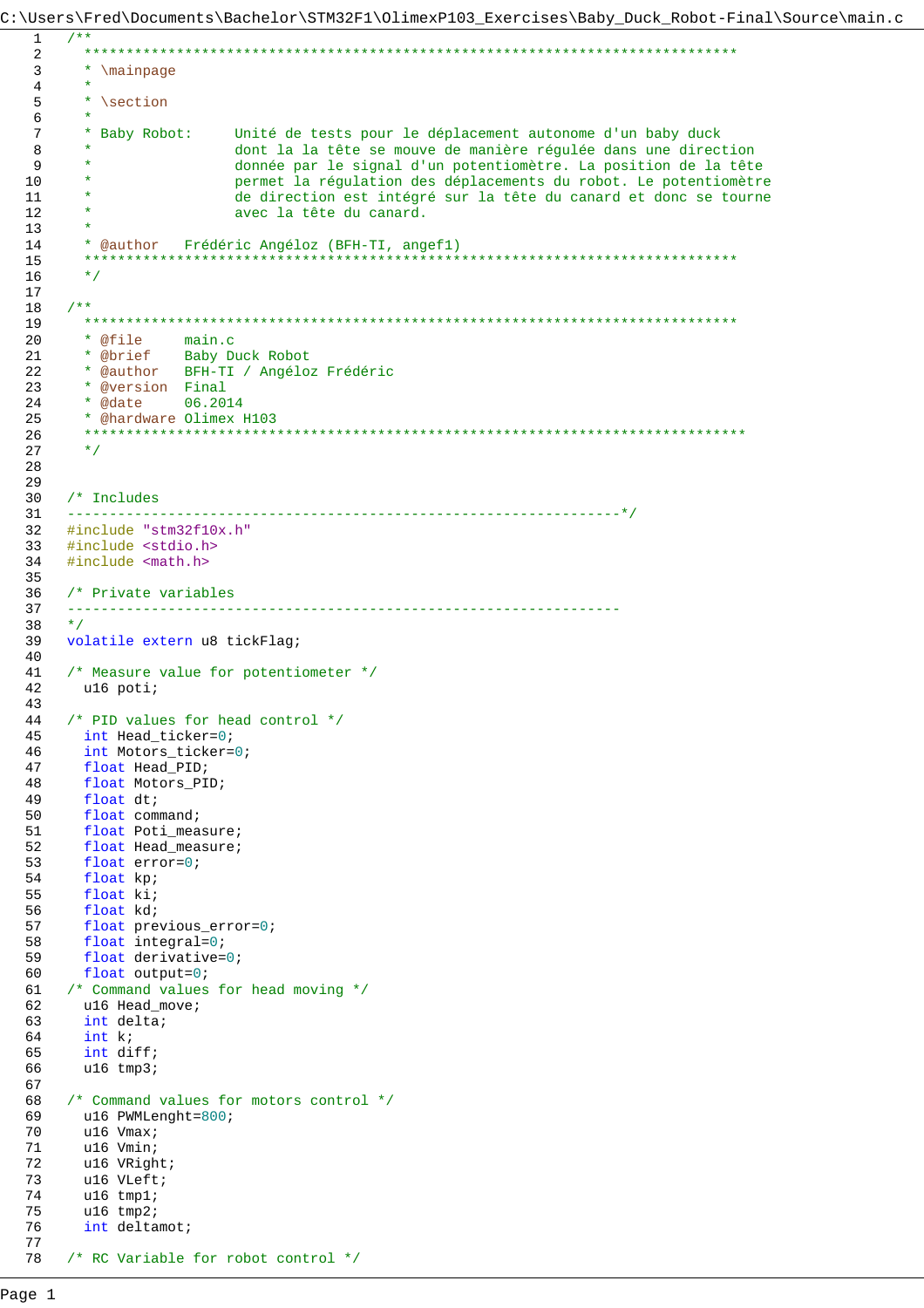```
C:\Users\Fred\Documents\Bachelor\STM32F1\OlimexP103_Exercises\Baby_Duck_Robot-Final\Source\main.c
  79 int speed;
  80 int direction;
  81 int duck;
  82 int start;
  83 int mode;
  84 u16 ch1, ch2, ch3, ch4, ch5, ch6;
  85 u16 fall1, fall2, fall3, fall4, fall5, fall6;
  86 u16 rise1, rise2, rise3, rise4, rise5, rise6;
  87 int state1=0, state2=0, state3=0, state4=0, state5=0, state6=0;
  88 int Duckcommand_X;
  89 int Duckcommand<sub>Y</sub>;
  90 int StartSwitch;
  91 int ModeSwitch;
  92 int Speed_Joystick;
  93 int Direction_Joystick;
  94 
  95 /* Private function prototypes 
  96 -----------------------------------------------
  97 */
  98 void RCC Configuration(void);
  99 void GPIO_Configuration(void);
 100 void NVIC_Configuration(void);
 101 void SYSTICK Configuration(int SystemTickPeriod us);
 102 void ADC1_Configuration(void);
 103 void Timer_Configuration(void);
 104 void PWMInit(void);
 105 float max(float num1, float num2);
 106 float min(float num1, float num2);
 107 void TIM4_IRQHandler(void);
 108 void TIM2_IRQHandler(void);
 109 void RC_Command(int *Start, int *Mode, int *Duck, int *Speed, int *Direction);
 110 float PID_Control(float kp, float ki, float kd, float dt, float command, float measure);
 111 
 112 /* Private functions 
 113 ---------------------------------------------------------
 114
 115 ADC_InitTypeDef ADC_InitStructure;
 116 GPIO_InitTypeDef GPIO_InitStructure;
 117 NVIC_InitTypeDef NVIC_InitStructure;
 118 TIM_TimeBaseInitTypeDef TIM_TimeBaseStructure;
 119 TIM_OCInitTypeDef TIM_OCInitStructure;
 120 TIM_ICInitTypeDef TIM_ICInitStructure;
 121 /* --- end of header -------------------------------------------------------- */
 122 /**
 123 ----------------------------------------------------------------------------
 124 * @name main
 125 * @brief Régulation boucle fermée du système. Recherche de la direction du 
 126 * signal par la tête du canard et déplacement du robot en fonction
 127 * de la direction.
 128 * @param None
 129 * @retval None
 130 -----------------------------------------------------------------------------
 131 */
 132 int main(void)
 133 {
 134 /* NVIC configuration */
 135 NVIC_Configuration();
 136 /* System Clocks Configuration */
 137 RCC_Configuration();
 138 /* Configure the GPIO ports */
 139 GPIO_Configuration();
 140 /* Configure the system ticker to 1ms */
 141 SYSTICK_Configuration(1000);
 142 /* Configure the ADC1*/
 143 ADC1_Configuration();
 144 /* Configure the TIM1*/
 145 Timer_Configuration();
 146 /* Speed values */
 147 Vmin=PWMLenght/10;
 148 Vmax=PWMLenght;
 149 
 150 while(1)
 151 { /* Start of program
 152 --------------------------------*/
 153 RC_Command(&start, &mode, &duck, &speed, &direction);
 154 
 155 /* Switch case for start or stop*/
 156 switch(start){
```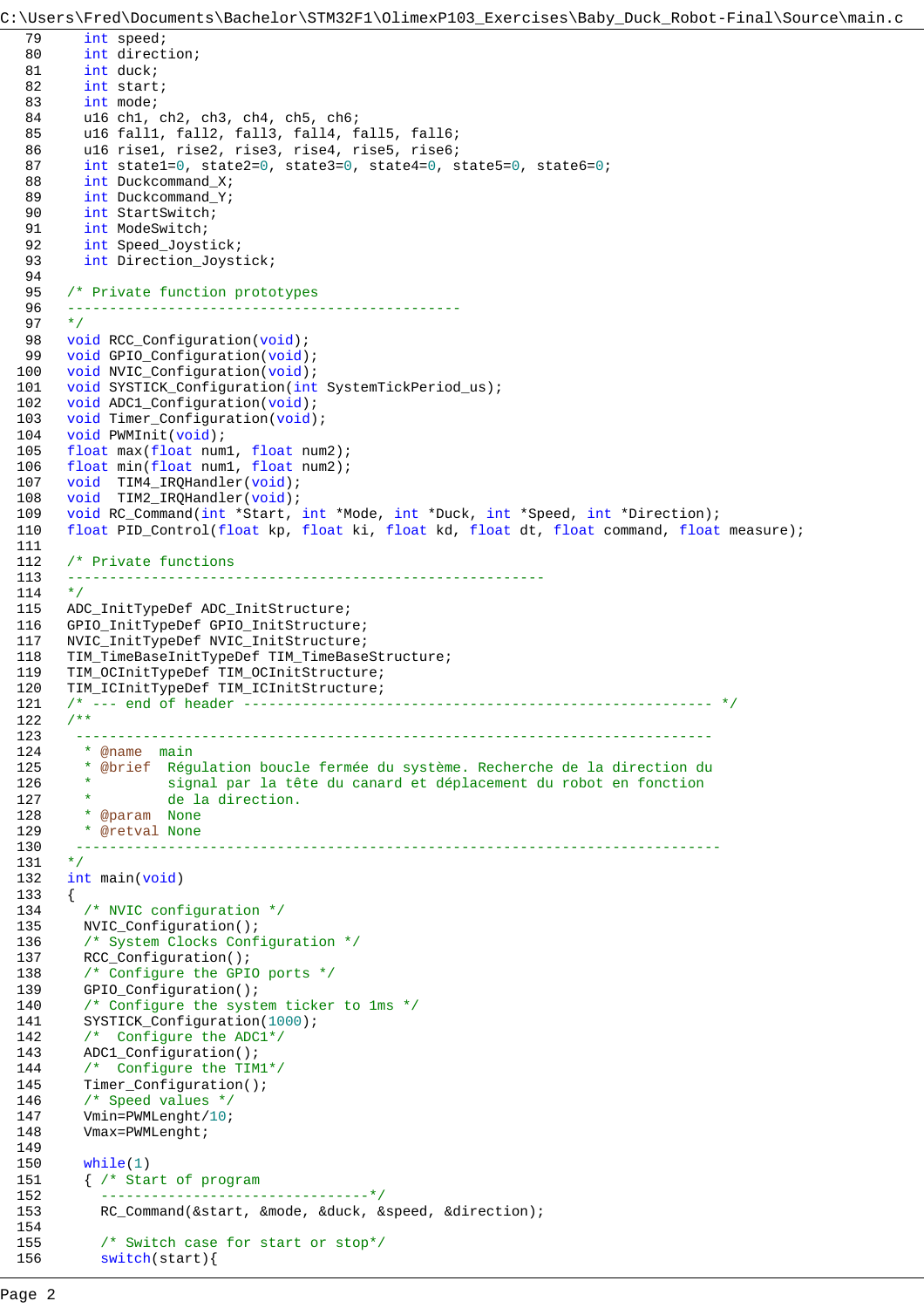```
157 /* Stop */
158 case 0:
159 /* Default values if stop selected */
160 Head_move = 75;
161 VLeft = VRight = 0;
162 PWMInit();
163 break;
164 
165 /* Start */
166 case 1:
167 
168 /* Duck selection */
169 switch(duck){<br>170 /* Settings
           /* Settings values if no duck is selected */
171 case 0:
172 VLeft = VRight = 0;
173 PWMInit();
174 break;
175 
176 /* duck_1 */
177 case 1:
178 
179 /* Mode selection */
180 switch(mode){
181 
182 /* Free mode */
183 case 1:
184 /* Head orientation in free mode */185 Head_move = 75; //Middle position
186 
187 /* If condition for direction */188 if(direction==0){ //Straight ahead
189 VLeft = VRight = Vmin*speed;
190 } } } else {
191 VLeft = (Vmin*speed)/fabs(min(direction, 1));
192 VRight = (Vmin*speed)/fabs(max(direction, -1));
193 }
194 PWMInit();
195 break;
196 
197 /* Home mode */
198 case 2:
199 /* Potentiometer value for 180° of detection */<br>200 boti = ADC GetConversionValue(ADCl);
                poti = ADC_GetConversionValue(ADC1);201 
202 /* Head control
203 -------------------------------------------------------------*/
204 
205 /* Potentiometre measure and conversion */
206 Poti_measure = ((poti-1700.0)-400.0)/400.0;
207 Poti_measure = max(Poti_measure, -1.0);
208 Poti_measure = min(Poti_measure, 1.0);
209 
210 /* Ticker for head regulation: 1ms (systick) */<br>211 if(tickFlaq){
                if(tickFlag)212 Head_ticker++; // Count up PID_ticker
213 tickFlag = 0; // Reset tickFlag = 0;
214 }
215 /* PID Controller */
216 if(Head\_ticker==1)217 PID_Control(0.9,0.08,0.0,0.001,0.0,Poti_measure);
218 Head_PID=output;
219 Head_ticker=0; //Reset PID_ticker
220 }
221 /* Calcul for head orientation */
222 delta=(Head_PID*1000)+1000;
223 k=30; k=30; \frac{m+1}{2} \frac{m}{2} \frac{m}{2} \frac{m}{2} \frac{m}{2} \frac{m}{2} \frac{m}{2} \frac{m}{2} \frac{m}{2} \frac{m}{2} \frac{m}{2} \frac{m}{2} \frac{m}{2} \frac{m}{2} \frac{m}{2} \frac{m}{2} \frac{m}{2} \frac{m}{2} \frac{m}{2} \frac{m}{2}224 diff=90; diff-90; difference between 0° value and 180° value
225 Head move=k+(delta/(2000/diff)); //algorithm for head rotation
226 
227 /* Motors control
228 ---------------------------------------------------------------*/
229 
230 /* Measure for closed loop */
231 Head_measure= ((Head_move-30.0)-45.0)/45.0;
232 
233 /* Ticker for motors regulation: 1ms (systick) */
234 if(tickFlag)
```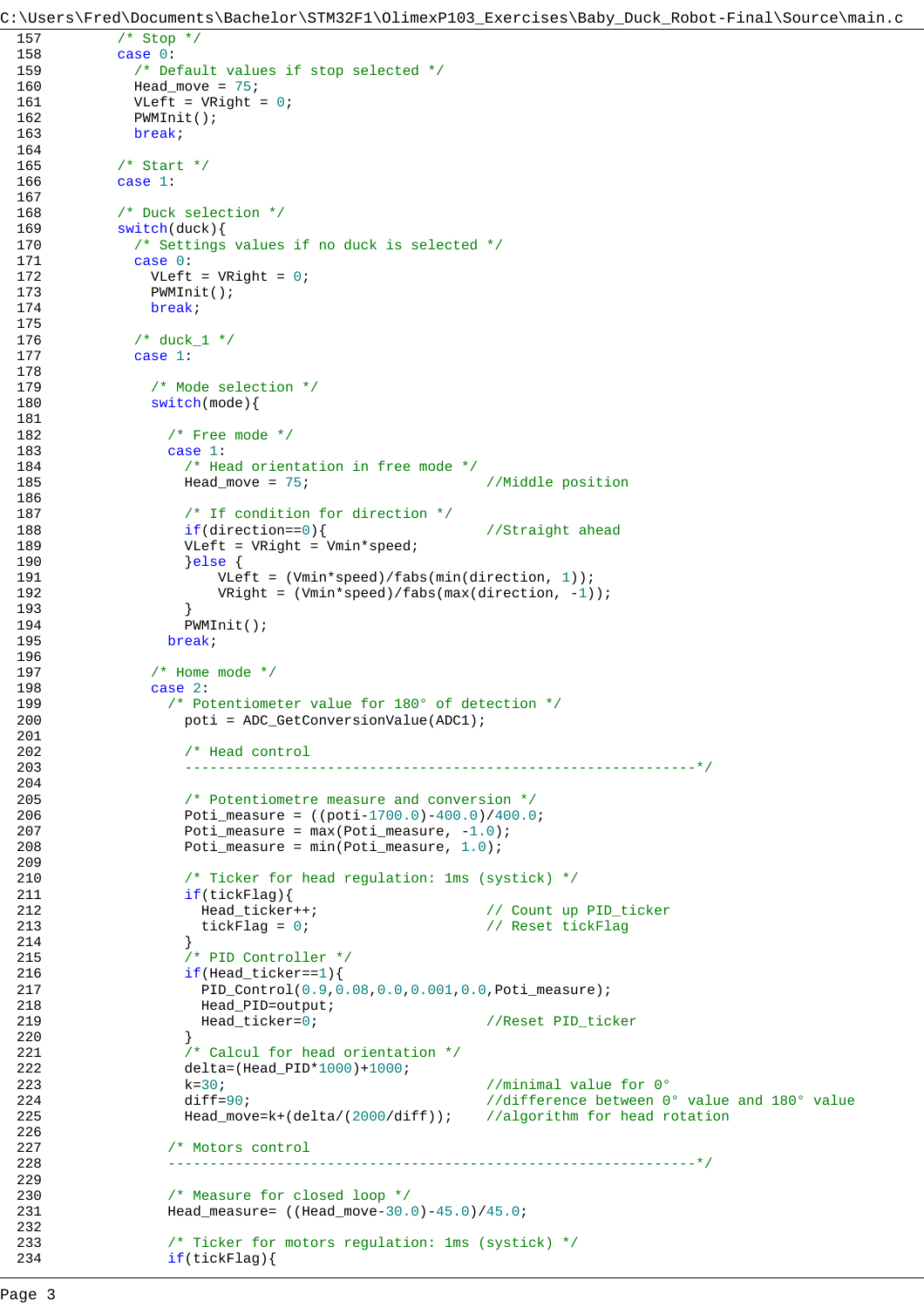```
C:\Users\Fred\Documents\Bachelor\STM32F1\OlimexP103_Exercises\Baby_Duck_Robot-Final\Source\main.c
 235 Motors_ticker++; // Count up PID_ticker
 236 tickFlag = 0; tickFlag = 0; tickFlag = 0; tickFlag = 0; tickFlag = 0; tickFlag = 0; tickFlag = 0
 237 }
 238 
 239 /* PID Controller */
 240 if(Motors ticker==1){
 241 PID_Control(0.9,0.08,0.0,0.001,0.0,Head_measure);
 242 Motors_PID=output;
 243 Motors_ticker=0; //Reset PID_ticker
 244 
 245 
 246 if(Motors_PID==0.0){ //Straight ahead
 247 VLeft = VRight = Vmax;<br>248 else {
                    }else {
 249 VLeft = Vmax-fabs(min(Motors_PID, 0.0))*Vmax;
 250 VRight = Vmax-fabs(max(Motors_PID, 0.0))*Vmax;
 251 }
 252 }
 253 
 254 PWMInit();
 255 break;<br>256 }
 256 }
 257 break;
 258<br>259
              /* Other ducks control (empty) */
 260 case 2:
 261 break;
 262 case 3:
 263 break;<br>264 case 4:
              case 4:
 265 break;
 266 }
 267 break;
 268 }
 269 }<br>270 }
 270 }
 271 
 272 /**
 273 -----------------------------------------------------------------------------
 274 * Function Name : RC_Command<br>275 * Description : Put the RC
 275 * Description : Put the RC commands on pointers<br>276 * Input : *Start, *Switch, *Duck, *Speed,
      * Input : *Start, *Switch, *Duck, *Speed, *Direction
 277 * Output : None<br>278 * Return : None
                     \therefore \frac{1}{\pi} None
 279 -----------------------------------------------------------------------------
 280 */
 281 void RC_Command(int *Start, int *Mode, int *Duck, int *Speed, int *Direction){
 282 /* Start Switch */
 283 if(StartSwitch>=1800 && StartSwitch<=2000){
 284 *Start=1;
 285 }else if(StartSwitch<=1180 && StartSwitch>=1000){
         *Start=0;287 }
 288 /* Mode switch: free or home */<br>289 if (ModeSwitch>=1800 && ModeSwit
       289 if(ModeSwitch>=1800 && ModeSwitch<=2000){
 290 *Mode=1;
 291 }else if(ModeSwitch<=1180 && ModeSwitch>=1000){
 292 *Mode=2;
 293 }
 294 /* Duck choice */295 if(Duckcommand_Y>=1800 && Duckcommand_Y<=2000){
 296 *Duck=1;
 297 }else if(Duckcommand_Y<=1180 && Duckcommand_Y>=1000){
 298 *Duck=2;
 299 }else if(Duckcommand_X>=1800 && Duckcommand_X<=2000){
 300 *Duck=3;
 301 }else if(Duckcommand_X<=1180 && Duckcommand_X>=1000){
 302 \times \text{Duck}=4;303 }else{
 304 *Duck=0;
 305 }
 306 /* Speed factor */307 *Speed = (Speed\_Joystick-1080)/82;<br>308 *Speed = max(*Speed, 0);*Speed = max(*Speed,0);309 *Speed = min(*Speed, 10);310 
 311 /* Direction value */
 312 *Direction = ((Direction_Joystick-1080)-410)/41;
```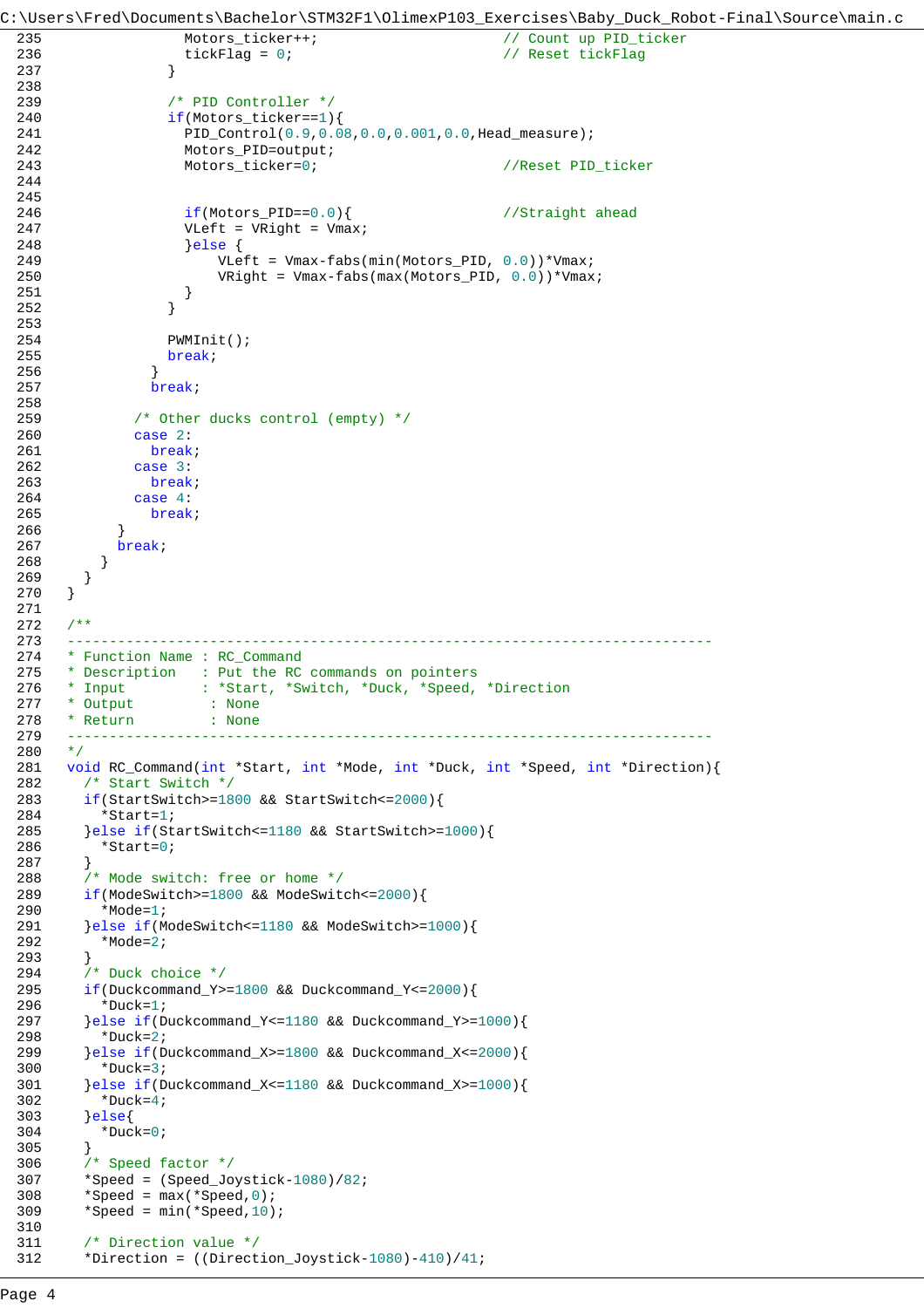```
C:\Users\Fred\Documents\Bachelor\STM32F1\OlimexP103_Exercises\Baby_Duck_Robot-Final\Source\main.c
 313 *Direction = max(*Direction, (-10));
 314 *Direction = min(*Direction, 10);
 315 }
 316 /**
 317 -----------------------------------------------------------------------------
 318 * Function Name : PID_Control
 319 * Description : PID closed loop 
 320 * Input : kp, ki, kd, dt, command, measure<br>321 * Output : output
  321 * Output : output
  322 * Return : None
 323 ----------------------<br>324 */
 324325 float PID_Control(float kp, float ki, float kd, float dt, float command, float measure){
         error = command - measure;
 327 integral = integral + error*dt;
 328 derivative = (error - previous_error)/dt;
 329 output = kp*error + ki*integral + kd*derivative;
 330 previous_error = error;
 331 
 332 output = max(output, -1.0);
 333 output = min(output, 1.0);334 
 335 integral = max(integral, -1.0);336 integral = min(integral, 1.0);337 
 338 derivative = max(integral, -1.0);339 derivative = min(integral, 1.0);
 340 
 341 return output;
 342 }
 343 /**344 -----------------------------------------------------------------------------
 345 * Function Name : PWMInit
 346 * Description : PWM initialisation if change occurs
 347 * Input : None
 348 * Output : None
 349 * Return : None
 350 ------------------------<br>351 */
 351352 void PWMInit(void){<br>353 if(tmp1 != VRight
 353 if(tmp1 != VRight){<br>354 tmp1=VRight;tmp1=VRight;
 355 TIM_OCInitStructure.TIM_Pulse = VRight;
           356 TIM_OC1Init(TIM1, &TIM_OCInitStructure);
 357 }
 358 if(tmp2 != VLeft)359 tmp2=VLeft;
 360 TIM_OCInitStructure.TIM_Pulse = VLeft;
 361 TIM_OC2Init(TIM1, &TIM_OCInitStructure);
 362 }
 363 if(tmp3 != Head_move){<br>364 tmp3 = Head_move;
           tmp3=Head_move;
 365 TIM_OCInitStructure.TIM_Pulse = Head_move;
 366 TIM_OC1Init(TIM3, &TIM_OCInitStructure);
 367 }
 368 }
 369 
 370 /**371 -----------------------------------------------------------------------------
 372 * Function Name : max
 373 * Description : Return the max value between two
 374 * Input : num1, num2<br>375 * Output : None
  375 * Output : None
  376 * Return : result
 377 -----------------------------------------------------------------------------
 378 */
 379 float max(float num1, float num2){
 380 float result;
 381 if (num1 > num2)
 382 result = num1;
 383 else
 384 result = num2;
 385 return result;<br>386 }
 386 }
 387 /**
  388 -----------------------------------------------------------------------------
 389 * Function Name : min
 390 * Description : Return the min value between two
```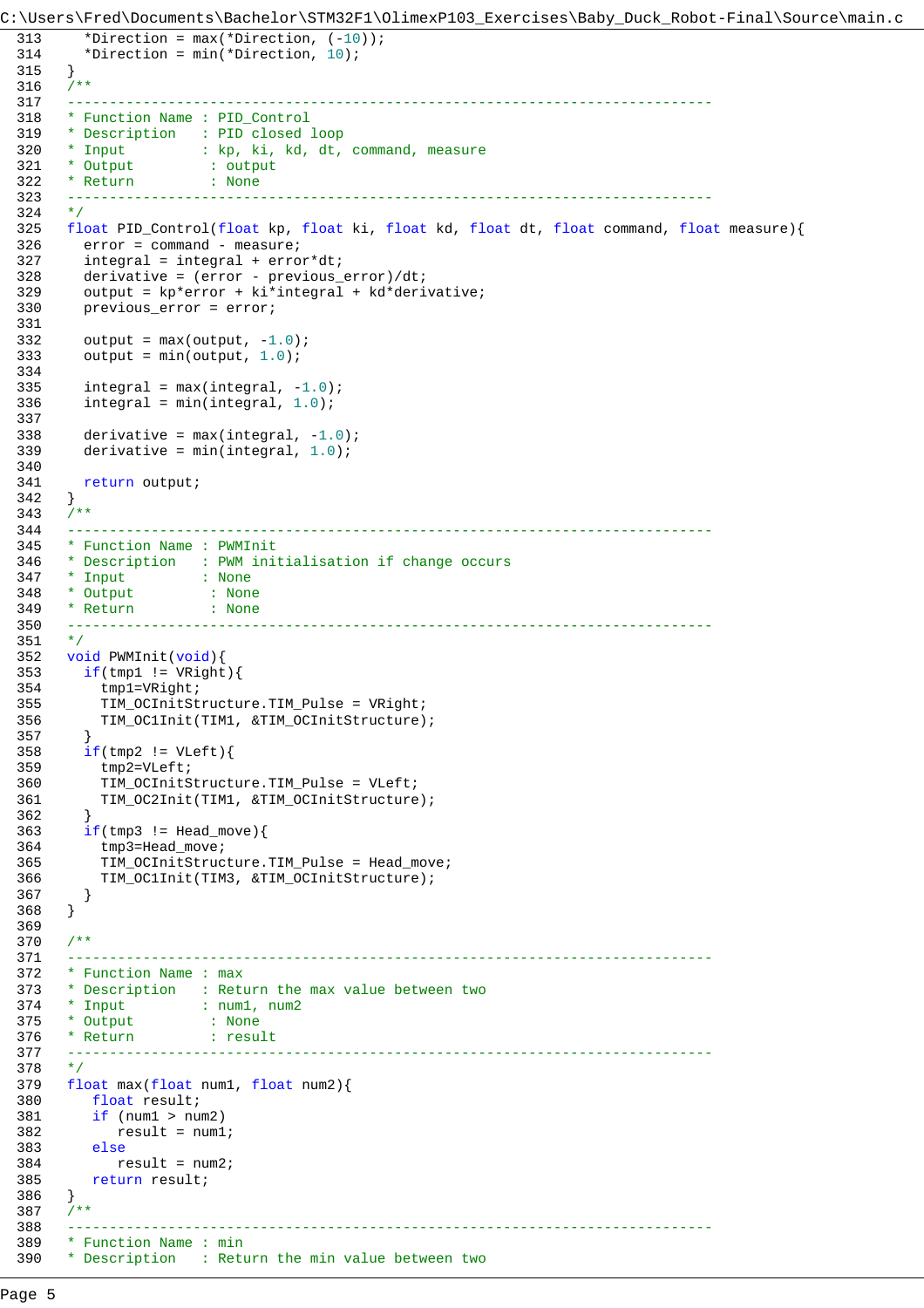C:\Users\Fred\Documents\Bachelor\STM32F1\OlimexP103\_Exercises\Baby\_Duck\_Robot-Final\Source\main.c

```
391 * Input : num1, num2<br>392 * Output : None
392 * Output : None
393 * Return : result
394 -----------------------------------------------------------------------------
395 */
396 float min(float num1, float num2){
397 float result;
398 if (num1 < num2)
399 result = num1;
400 else
401 result = num2;
402 return result;
403 }
404 
405 /**
406 -----------------------------------------------------------------------------
407 * Function Name : ADC1_Configuration
408 * Description : Configures the ADC1 for poti
409 * Input : None
410 * Output : None
411 * Return : None
412 -----------------------------------------------------------------------------
413 */
414 void ADC1_Configuration(void)
415 {
416 /* Put everything back to power-on defaults */
417 ADC_DeInit(ADC1);
418 /* ADC1 Configuration 
419 ------------------------------------------------------
420 \times421 /* ADC1, ADC2 operate independently */
422 ADC_InitStructure.ADC_Mode = ADC_Mode_Independent;
423 /* Disable the scan conversion so we do one at a time */
424 ADC_InitStructure.ADC_ScanConvMode = ENABLE;
425 /* Don't do continuous conversions - do them on demand */
426 ADC_InitStructure.ADC_ContinuousConvMode = ENABLE;
427 /* Start conversin by software, not an external trigger */
428 ADC_InitStructure.ADC_ExternalTrigConv = ADC_ExternalTrigConv_None;
429 /* Conversions are 12 bit - put them in the lower 12 bits of the result */
430 ADC_InitStructure.ADC_DataAlign = ADC_DataAlign_Right;
431 /* Say how many channels would be used by the sequencer */
432 ADC_InitStructure.ADC_NbrOfChannel = 1;
433 
434 /* Now do the setup */
435 ADC_Init(ADC1, &ADC_InitStructure);
436 /* ADC1 regular channel2 configuration */
437 ADC_RegularChannelConfig(ADC1, ADC_Channel_1, 1, ADC_SampleTime_239Cycles5);
438 
439 /* Enable ADC1 */
440 ADC_Cmd(ADC1, ENABLE);
441 
442 /* Enable ADC1 reset calibaration register */
443 ADC_ResetCalibration(ADC1);
444 /* Check the end of ADC1 reset calibration register */
445 while(ADC_GetResetCalibrationStatus(ADC1));
446 /* Start ADC1 calibaration */
447 ADC_StartCalibration(ADC1);
448 /* Check the end of ADC1 calibration */
449 while(ADC_GetCalibrationStatus(ADC1));
450 
451 /* Start ADC1 Software Conversion */
452 ADC_SoftwareStartConvCmd(ADC1, ENABLE);
453 }
454 /**
455 -----------------------------------------------------------------------------
456 * Function Name : Timer_Configuration
457 * Description : Configures the TIM3 & the PWM Output
458 * Input : None
459 * Output : None
460 * Return : None
461 -----------------------------------------------------------------------------
462 */
463 void Timer_Configuration(){
464 
465 /* Motors control timer
466 ---------------------------------------------------------------*/
467 
468 /* Time Base configuration for TIM1: Motors PWM control */
```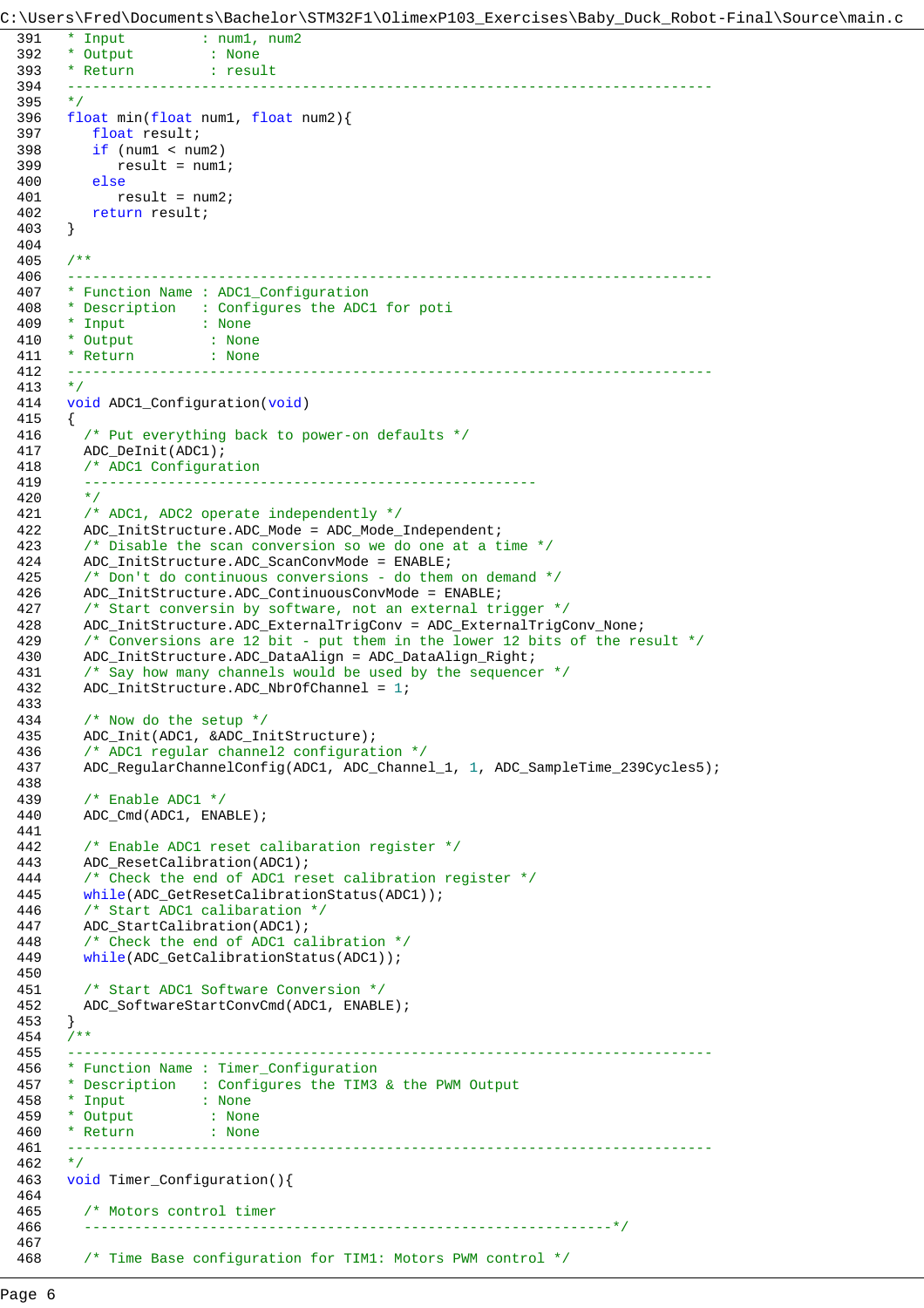```
C:\Users\Fred\Documents\Bachelor\STM32F1\OlimexP103_Exercises\Baby_Duck_Robot-Final\Source\main.c
 469 TIM_TimeBaseStructure.TIM_Prescaler = (72/(PWMLenght/400))-1;
 470 TIM_TimeBaseStructure.TIM_CounterMode = TIM_CounterMode_Up;
 471 TIM_TimeBaseStructure.TIM_Period = PWMLenght-1; //Maximal value for pulse width
 472 TIM_TimeBaseStructure.TIM_ClockDivision = 0;
 473 TIM_TimeBaseStructure.TIM_RepetitionCounter = 0;
 474 TIM_TimeBaseInit(TIM1, &TIM_TimeBaseStructure);
 475 
 476 /* Channel 1 in PWM Output mode for right motor */
 477 TIM_OCInitStructure.TIM_OCMode = TIM_OCMode_PWM2;
 478 TIM_OCInitStructure.TIM_OutputState = TIM_OutputState_Enable;
 479 TIM_OCInitStructure.TIM_OutputNState = TIM_OutputNState_Enable;
 480 TIM_OCInitStructure.TIM_Pulse =VRight; // Duty cycle value
 481 TIM_OCInitStructure.TIM_OCPolarity = TIM_OCPolarity_Low;
 482 TIM_OCInitStructure.TIM_OCNPolarity = TIM_OCNPolarity_High;
 483 TIM_OCInitStructure.TIM_OCIdleState = TIM_OCIdleState_Set;
 484 TIM_OCInitStructure.TIM_OCNIdleState = TIM_OCIdleState_Reset;
 485 TIM_OC1Init(TIM1, &TIM_OCInitStructure);
 486 
 487 /* Channel 2 in PWM Output mode for left motor */
 488 TIM_OCInitStructure.TIM_OCMode = TIM_OCMode_PWM2;
 489 TIM_OCInitStructure.TIM_OutputState = TIM_OutputState_Enable;
 490 TIM_OCInitStructure.TIM_OutputNState = TIM_OutputNState_Enable;
 491 TIM_OCInitStructure.TIM_Pulse = VLeft; // Duty cycle value
 492 TIM_OCInitStructure.TIM_OCPolarity = TIM_OCPolarity_Low;
 493 TIM_OCInitStructure.TIM_OCNPolarity = TIM_OCNPolarity_High;
 494 TIM_OCInitStructure.TIM_OCIdleState = TIM_OCIdleState_Set;
 495 TIM_OCInitStructure.TIM_OCNIdleState = TIM_OCIdleState_Reset;
 496 TIM_OC2Init(TIM1, &TIM_OCInitStructure);
 497 
 498 TIM_Cmd(TIM1, ENABLE);
 499 TIM_CtrlPWMOutputs(TIM1, ENABLE);
 500 
 501 /* RC command inputs timer: Switches
 502 ---------------------------------------------------------------*/
 503 
 504 /* Time base configuration for TIM2: RC inputs Start/Stop, Free/Home*/
 505 TIM_TimeBaseStructure.TIM_Prescaler = 71;
 506 TIM_TimeBaseStructure.TIM_Period = 0xFFFF;
 507 TIM_TimeBaseStructure.TIM_ClockDivision = 0;
 508 TIM_TimeBaseStructure.TIM_CounterMode = TIM_CounterMode_Up;
 509 TIM_TimeBaseInit(TIM2, &TIM_TimeBaseStructure);
 510 
 511 TIM_ICInitStructure.TIM_ICPolarity = TIM_ICPolarity_Rising;
 512 TIM_ICInitStructure.TIM_ICSelection = TIM_ICSelection_DirectTI;
 513 TIM_ICInitStructure.TIM_ICPrescaler = TIM_ICPSC_DIV1;
 514 TIM_ICInitStructure.TIM_ICFilter = 0x0;
 515 /* Channel 3 in PWM input mode for free/home mode switch */
 516 TIM_ICInitStructure.TIM_Channel = TIM_Channel_3;
 517 TIM_PWMIConfig(TIM2, &TIM_ICInitStructure);
 518 /* Channel 4 in PWM input mode for start/stop switch */
 519 TIM_ICInitStructure.TIM_Channel = TIM_Channel_4;
 520 TIM_PWMIConfig(TIM2, &TIM_ICInitStructure);
 521 
 522 /* Select the slave Mode: Reset Mode */
 523 TIM_SelectSlaveMode(TIM2, TIM_SlaveMode_Reset);
 524 TIM_SelectMasterSlaveMode(TIM2,TIM_MasterSlaveMode_Enable);
 525 
 526 /* TIM enable counter */
 527 TIM_Cmd(TIM2, ENABLE);
 528 
 529 /* Enable the CC3, CC4 Interrupt Request */
 530 TIM_ITConfig(TIM2, TIM_IT_CC3, ENABLE);
 531 TIM_ITConfig(TIM2, TIM_IT_CC4, ENABLE);
 532 
 533 /* Head control timer
 534 ---------------------------------------------------------------*/
 535 
 536 /* Time Base configuration for TIM3: head control */
 537 TIM_TimeBaseStructure.TIM_Prescaler = 1440-1;
 538 TIM_TimeBaseStructure.TIM_CounterMode = TIM_CounterMode_Up;
 539 TIM_TimeBaseStructure.TIM_Period = 2000-1;
 540 TIM_TimeBaseStructure.TIM_ClockDivision = 0;
 541 TIM_TimeBaseStructure.TIM_RepetitionCounter = 0;
 542 TIM_TimeBaseInit(TIM3, &TIM_TimeBaseStructure);
 543 
 544 /* Channel 1 in PWM Output mode */
 545 TIM_OCInitStructure.TIM_OCMode = TIM_OCMode_PWM2;
 546 TIM_OCInitStructure.TIM_OutputState = TIM_OutputState_Enable;
```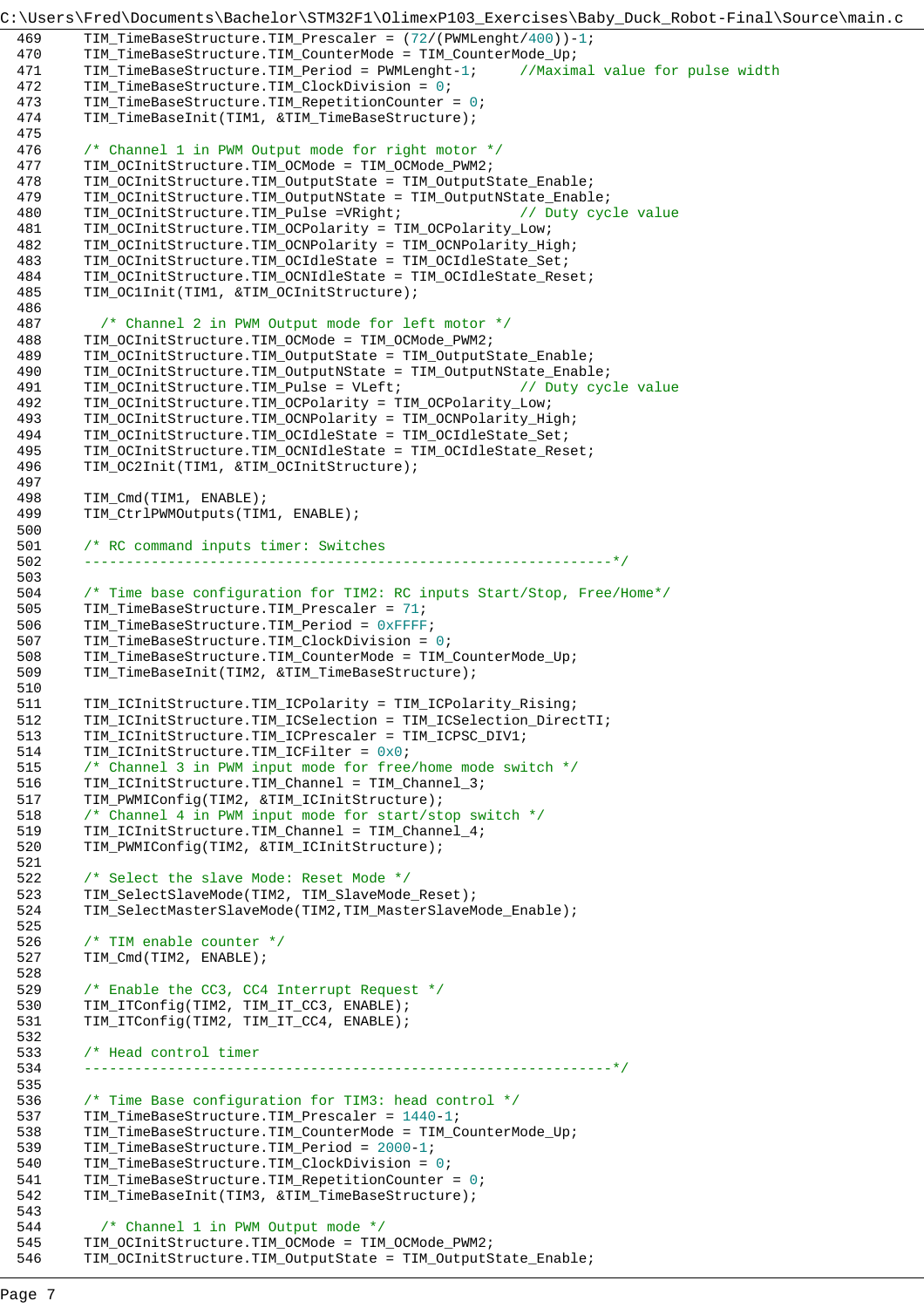```
C:\Users\Fred\Documents\Bachelor\STM32F1\OlimexP103_Exercises\Baby_Duck_Robot-Final\Source\main.c
 547 TIM_OCInitStructure.TIM_OutputNState = TIM_OutputNState_Enable;
 548 TIM_OCInitStructure.TIM_Pulse = Head_move;
 549 TIM_OCInitStructure.TIM_OCPolarity = TIM_OCPolarity_Low;
 550 TIM_OCInitStructure.TIM_OCNPolarity = TIM_OCNPolarity_High;
 551 TIM_OCInitStructure.TIM_OCIdleState = TIM_OCIdleState_Set;
 552 TIM_OCInitStructure.TIM_OCNIdleState = TIM_OCIdleState_Reset;
 553 TIM_OC1Init(TIM3, &TIM_OCInitStructure);
 554 
 555 TIM Cmd(TIM3, ENABLE);
 556 TIM_CtrlPWMOutputs(TIM3, ENABLE);
 557<br>558
         /* RC command inputs timer: Joysticks
 559 ---------------------------------------------------------------*/
 560 
 561 /* Time base configuration for TIM4: Joystick */
 562 TIM_TimeBaseStructure.TIM_Prescaler = 71;
 563 TIM TimeBaseStructure.TIM Period = 0xFFFF;
 564 TIM_TimeBaseStructure.TIM_ClockDivision = 0;
 565 TIM_TimeBaseStructure.TIM_CounterMode = TIM_CounterMode_Up;
 566 TIM_TimeBaseInit(TIM4, &TIM_TimeBaseStructure);
 567<br>568
         568 TIM_ICInitStructure.TIM_ICPolarity = TIM_ICPolarity_Rising;
 569 TIM_ICInitStructure.TIM_ICSelection = TIM_ICSelection_DirectTI;
 570 TIM_ICInitStructure.TIM_ICPrescaler = TIM_ICPSC_DIV1;<br>571 TIM_ICInitStructure.TIM_ICFilter = 0x0;
         TIM_ICInitStructure.TIM_ICFilter = 0x0;
 572<br>573
         /* Channel 1 in PWM input mode for direction joystick */
 574 TIM_ICInitStructure.TIM_Channel = TIM_Channel_1;
 575 TIM_PWMIConfig(TIM4, &TIM_ICInitStructure);<br>576 /* Channel 2 in PWM input mode for y-axis d
         /* Channel 2 in PWM input mode for y-axis duck choice*/
 577 TIM_ICInitStructure.TIM_Channel = TIM_Channel_2;
 578 TIM_PWMIConfig(TIM4, &TIM_ICInitStructure);
 579 /* Channel 3 in PWM input mode for speed joystick */
 580 TIM_ICInitStructure.TIM_Channel = TIM_Channel_3;
 581 TIM_PWMIConfig(TIM4, &TIM_ICInitStructure);
 582 /* Channel 4 in PWM input mode for x-axis duck choice */
 583 TIM_ICInitStructure.TIM_Channel = TIM_Channel_4;
 584 TIM_PWMIConfig(TIM4, &TIM_ICInitStructure);
 585 
 586 /* Select the slave Mode: Reset Mode */<br>587 TIM SelectSlaveMode(TIM4, TIM SlaveMode
 587 TIM_SelectSlaveMode(TIM4, TIM_SlaveMode_Reset);<br>588 TIM_SelectMasterSlaveMode(TIM4,TIM_MasterSlaveM
         588 TIM_SelectMasterSlaveMode(TIM4,TIM_MasterSlaveMode_Enable);
 589<br>590
         /* TIM enable counter */591 TIM_Cmd(TIM4, ENABLE);
 592 
 593 /* Enable the CC2 Interrupt Request */
 594 TIM_ITConfig(TIM4, TIM_IT_CC1, ENABLE);
 595 TIM_ITConfig(TIM4, TIM_IT_CC2, ENABLE);
 596 TIM_ITConfig(TIM4, TIM_IT_CC3, ENABLE);
 597 TIM_ITConfig(TIM4, TIM_IT_CC4, ENABLE);
 598 }
 599 
 600 /*******************************************************************************
 601 * Function Name : RCC_Configuration
 602 * Description : Configures the different system clocks.
 603 * Input
 604 * Output : None
 605 * Return : None
 606 *******************************************************************************/
 607 void RCC_Configuration(void)
 608 {
 609 /* Enable clock for TIM1, GPIOA, GPIOB, GPIOC, AFIO and ADC1 */
 610 RCC_APB2PeriphClockCmd(RCC_APB2Periph_TIM1 |
 611 RCC_APB2Periph_GPIOA |
 612 RCC_APB2Periph_GPIOC |
 613 RCC_APB2Periph_GPIOB |
 614 RCC_APB2Periph_AFIO |
 615 RCC_APB2Periph_ADC1, ENABLE);
 616 
 617 /* Enable clock for TIM2, TIM3 and TIM4 */
 618 RCC_APB1PeriphClockCmd(RCC_APB1Periph_TIM2 |
 619 RCC_APB1Periph_TIM3 |<br>620 RCC APB1Periph TIM4,
                               RCC_APB1Periph_TIM4, ENABLE);
 621 
 622 }
 623
```
624 /\*\*\*\*\*\*\*\*\*\*\*\*\*\*\*\*\*\*\*\*\*\*\*\*\*\*\*\*\*\*\*\*\*\*\*\*\*\*\*\*\*\*\*\*\*\*\*\*\*\*\*\*\*\*\*\*\*\*\*\*\*\*\*\*\*\*\*\*\*\*\*\*\*\*\*\*\*\*\*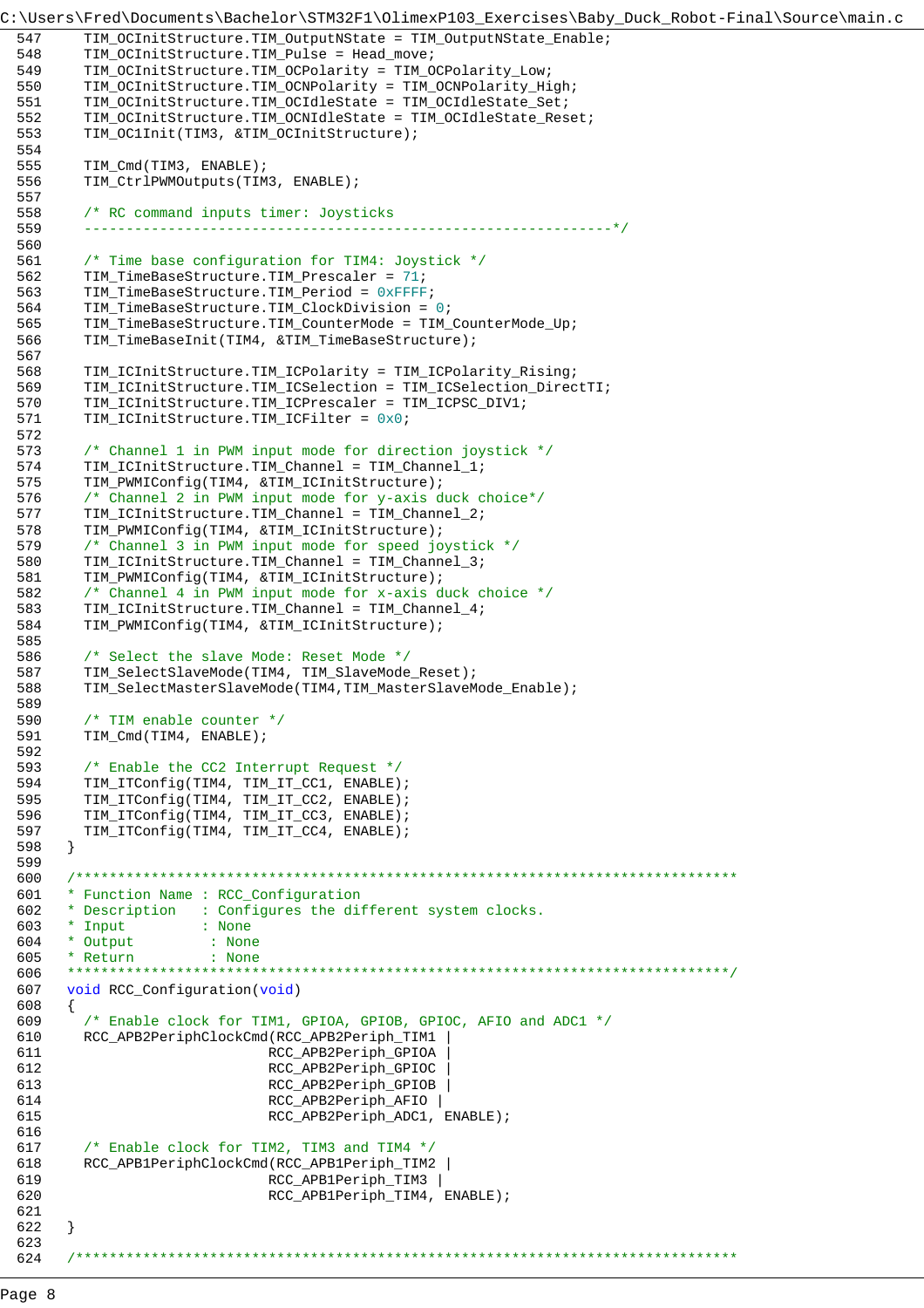```
C:\Users\Fred\Documents\Bachelor\STM32F1\OlimexP103_Exercises\Baby_Duck_Robot-Final\Source\main.c
 625 * Function Name : GPIO_Configuration
 626 * Description : Configures the different GPIO ports.
 627 * Input : None
 628 * Output : None
 629 * Return : None<br>620 *************************
 630 *******************************************************************************/
 631 void GPIO_Configuration(void)
 632 {
 633 GPIO InitTypeDef GPIO InitStructure;
 634 GPIO_InitStructure.GPIO_Speed = GPIO_Speed_50MHz;
 635 
 636 /* Configure PC12 as Output fo LED */
 637 GPIO_InitStructure.GPIO_Pin = GPIO_Pin_12;
         638 GPIO_InitStructure.GPIO_Mode = GPIO_Mode_Out_PP;
 639 GPIO_Init(GPIOC, &GPIO_InitStructure);
 640 
 641 /* TIM1 Channel 1, 2 as alternate function for DC motors PWM */
 642 GPIO_InitStructure.GPIO_Pin = GPIO_Pin_8 | GPIO_Pin_9;
 643 GPIO_InitStructure.GPIO_Mode = GPIO_Mode_AF_PP;
 644 GPIO_Init(GPIOA, &GPIO_InitStructure);
 645 
 646 /* TIM3 Channel 1 as alternate function for head PWM */
 647 GPIO_InitStructure.GPIO_Pin = GPIO_Pin_6;
 648 GPIO_InitStructure.GPIO_Mode = GPIO_Mode_AF_PP;<br>649 GPIO Init(GPIOA, &GPIO InitStructure);
         649 GPIO_Init(GPIOA, &GPIO_InitStructure);
 650 
 651 /* Configure PA1 as analog input for potentiometer */
 652 GPIO_InitStructure.GPIO_Pin = GPIO_Pin_1;
 653 GPIO_InitStructure.GPIO_Mode = GPIO_Mode_AIN;
         654 GPIO_Init(GPIOA, &GPIO_InitStructure);
 655 
 656 /* TIM2 Channel 3, 4 as input floating for switches on RC command */
 657 GPIO_InitStructure.GPIO_Pin = GPIO_Pin_2 | GPIO_Pin_3;
 658 GPIO_InitStructure.GPIO_Mode = GPIO_Mode_IN_FLOATING;
 659 GPIO_Init(GPIOA, &GPIO_InitStructure);
 660 
 661 /* TIM4 Channel 1, 2, 3, 4 as input floating for RC command */
 662 GPIO_InitStructure.GPIO_Pin = GPIO_Pin_6 | GPIO_Pin_7 | GPIO_Pin_8| GPIO_Pin_9 ;
 663 GPIO_InitStructure.GPIO_Mode = GPIO_Mode_IN_FLOATING;
 664 GPIO_Init(GPIOB, &GPIO_InitStructure);
 665 }
 666 
 667 /*******************************************************************************
       668 * Function Name : NVIC_Configuration
 669 * Description : Configures Vector Table base location.
 670 * Input : None
 671 * Output : None
 672 * Return : None
 673 *******************************************************************************/
 674 void NVIC_Configuration(void)
 675 {
         676 NVIC_InitTypeDef NVIC_InitStructure;
 677 
 678 #ifdef VECT_TAB_RAM<br>679 /* Set the Vector
           /* Set the Vector Table base location at 0x20000000 */
 680 NVIC_SetVectorTable(NVIC_VectTab_RAM, 0x0);
 681 #else /* VECT_TAB_FLASH */
 682 /* Set the Vector Table base location at 0x08000000 */
 683 NVIC_SetVectorTable(NVIC_VectTab_FLASH, 0x0);
 684 #endif
 685 
 686 /* Enable the TIM1 global Interrupt */
 687 NVIC_InitStructure.NVIC_IRQChannel = TIM1_CC_IRQn;
 688 NVIC_InitStructure.NVIC_IRQChannelPreemptionPriority = 1;
 689 NVIC_InitStructure.NVIC_IRQChannelSubPriority = 1;
 690 NVIC_InitStructure.NVIC_IRQChannelCmd = ENABLE;
 691 NVIC_Init(&NVIC_InitStructure);
 692 
 693 /* Enable the TIM2 global Interrupt */
 694 NVIC_InitStructure.NVIC_IRQChannel = TIM2_IRQn;
 695 NVIC_InitStructure.NVIC_IRQChannelPreemptionPriority = 0;
 696 NVIC_InitStructure.NVIC_IRQChannelSubPriority = 1;
 697 NVIC_InitStructure.NVIC_IRQChannelCmd = ENABLE;<br>698 NVIC Init(&NVIC InitStructure);
         698 NVIC_Init(&NVIC_InitStructure);
 699 
 700 /* Enable the TIM3 global Interrupt */
 701 NVIC_InitStructure.NVIC_IRQChannel = TIM3_IRQn;
 702 NVIC_InitStructure.NVIC_IRQChannelPreemptionPriority = 0;
```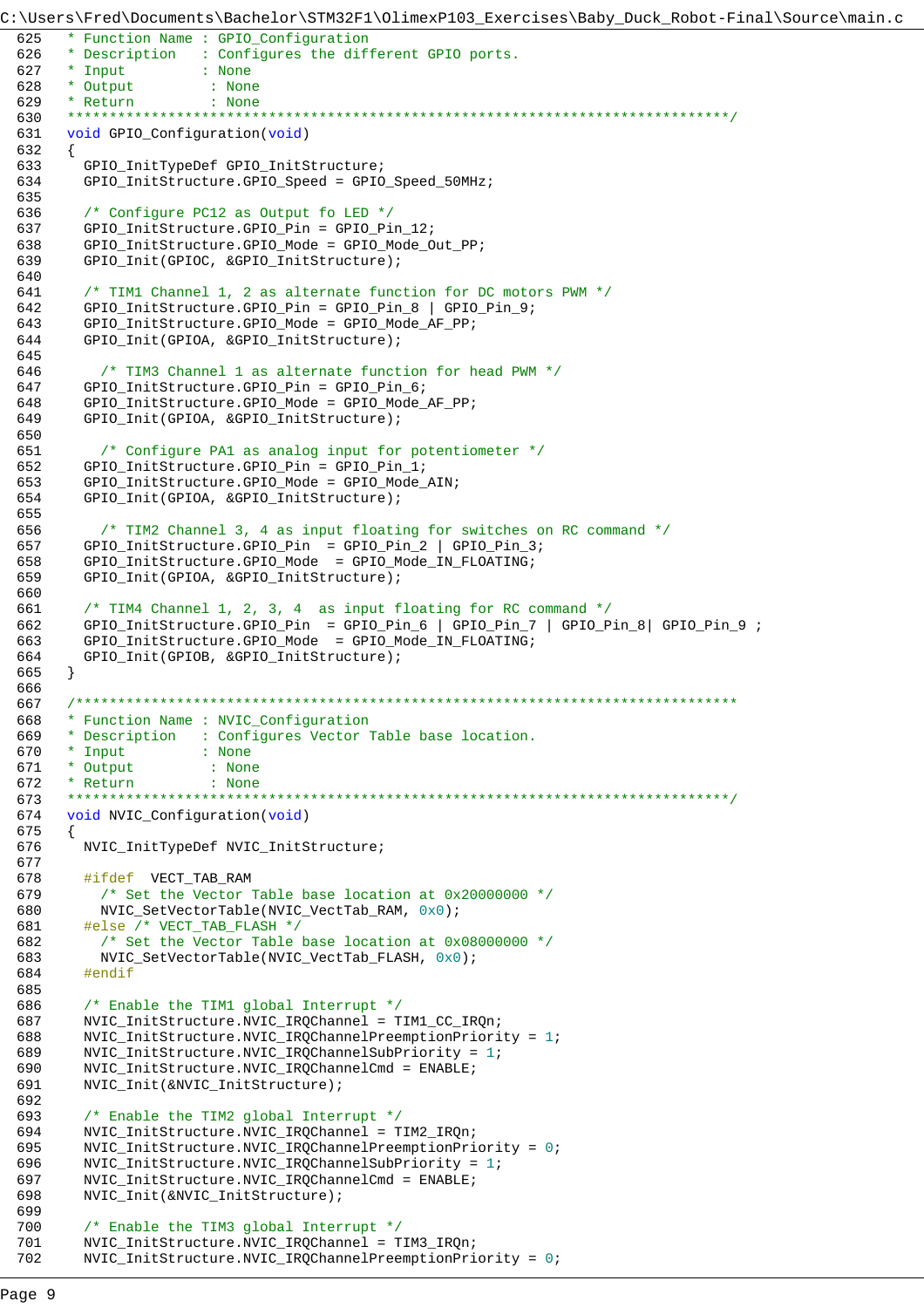```
C:\Users\Fred\Documents\Bachelor\STM32F1\OlimexP103_Exercises\Baby_Duck_Robot-Final\Source\main.c
 703
        NVIC_InitStructure.NVIC_IRQChannelSubPriority = 0;
 704NVIC_InitStructure.NVIC_IRQChannelCmd = ENABLE;
 705NVIC_Init(&NVIC_InitStructure);
 706
 707
         /* Enable the TIM4 global Interrupt */
        NVIC InitStructure.NVIC IROChannel = TIM4 IROn;
 708709
        NVIC_InitStructure.NVIC_IRQChannelPreemptionPriority = 0;
        NVIC\_InitStructure.NVIC\_IRQChamnelSubPriority = 1;710
 711
        NVIC_InitStructure.NVIC_IRQChannelCmd = ENABLE;
 712
        NVIC_Init(&NVIC_InitStructure);
 713
 714
        NVIC_SetPriority(SysTick_IRQn,1);
 715
        NVIC_SetPriority(TIM3_IRQn,2);
 716
        NVIC_SetPriority(TIM1_CC_IRQn,3);
 717
 718
      \left\{ \right.719
 720
      * Function Name : TIM2_IRQHandler
      * Description : Interrupt Request for timer 2
 721
 722
      * Input
                     : None
      * Output
 723: None724
       * Return
                     \therefore None
      725
      void TIM2_IRQHandler(void)
 726
 727
       \{if (TIM_GettTStatus(TIM2, TIM_IT_CC3) := REST) {
 728
          TIM_ClearITPendingBit(TIM2, TIM_IT_CC3);
 729
 730
          ch5 = TIM GetCapture3(TIM2);
 731
                  if (state5 == 0) {
                  rise5 = ch5;732TIM_ICInitStructure.TIM_ICPolarity = TIM_ICPolarity_Falling;
 733
 734
                  TIM_ICInitStructure.TIM_Channel = TIM_Channel_3;
 735
                  TIM_ICInit(TIM2, &TIM_ICInitStructure);
 736
                  state5 = 1i737
              \} else \{738fall5 = ch5;739
                  ModeSwitch = fall5 - rise5;
                  TIM_ICInitStructure.TIM_ICPolarity = TIM_ICPolarity_Rising;
 740741
                  TIM_ICInitStructure.TIM_Channel = TIM_Channel_3;
 742
                  TIM_ICInit(TIM2, &TIM_ICInitStructure);
 743
                  state5 = 0;744
              \}745
 746
        if (TIM_GetITStatus(TIM2, TIM_IT_CC4) != RESET)
                                                       \left\{ \right.747
            TIM_ClearITPendingBit(TIM2, TIM_IT_CC4);
 748
            ch6 = TIM_GetCapture4(TIM2);749
                  if (state6 == 0) {
 750
                  rise6 = ch6;751
                  TIM_ICInitStructure.TIM_ICPolarity = TIM_ICPolarity_Falling;
 752
                  TIM_ICInitStructure.TIM_Channel = TIM_Channel_4;
 753
                  TIM_ICInit(TIM2, &TIM_ICInitStructure);
 754
                  state6 = 1;
              \} else {
 755
 756
                  fall6 = ch6;757
                  StartSwitch= fall6 - rise6;
                  TIM_ICInitStructure.TIM_ICPolarity = TIM_ICPolarity_Rising;
 758
 759
                  TIM_ICInitStructure.TIM_Channel = TIM_Channel_4;
 760
                  TIM_ICInit(TIM2, &TIM_ICInitStructure);
 761
                  state6 = 0;
 762
              \}763
          \}764
 765
       \left\{ \right.766
      * Function Name : TIM4_IRQHandler
 767
 768
       * Description : Interrupt Request for timer 4
 769
       * Input
                    : None
      * Output
 770
                     \therefore None
 771
       * Return
                      : None772
 773
      void TIM4_IRQHandler(void)
 774
       \{775
        if (TIM_GetITStatus(TIM4, TIM_IT_CC1) != RESET) {
 776
          TIM_ClearITPendingBit(TIM4, TIM_IT_CC1);
 777
          ch1 = TIM_GetCapture1(TIM4);
 778
                  if (statel == 0) {
 779
                  rise1 = ch1;780
                  TIM_ICInitStructure.TIM_ICPolarity = TIM_ICPolarity_Falling;
```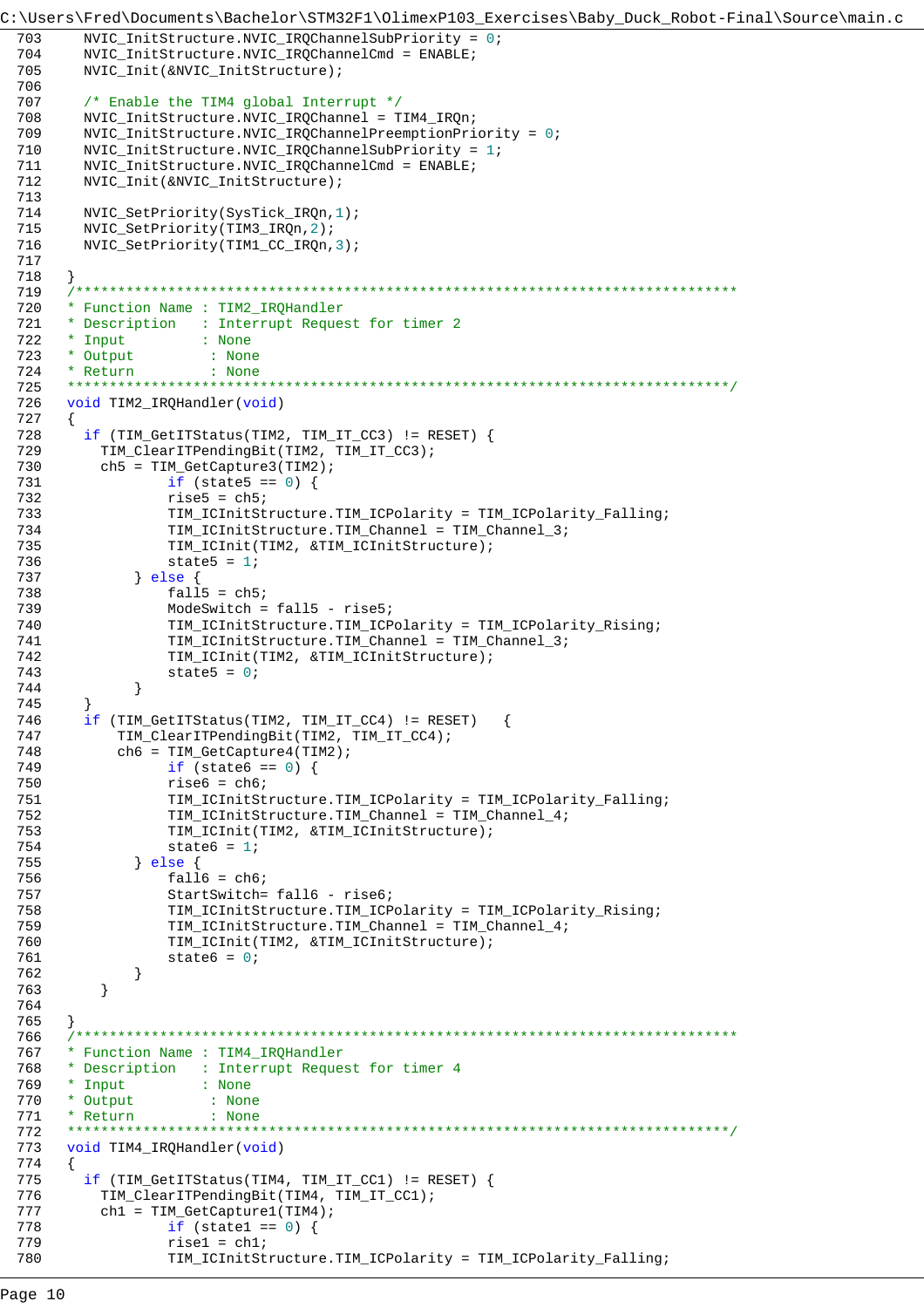```
C:\Users\Fred\Documents\Bachelor\STM32F1\OlimexP103_Exercises\Baby_Duck_Robot-Final\Source\main.c
 781 TIM_ICInitStructure.TIM_Channel = TIM_Channel_1;
 782 TIM_ICInit(TIM4, &TIM_ICInitStructure);
 783 state1 = 1;
 784 } else {
 785 fall1 = ch1;
 786 Direction Joystick = fall1 - rise1;
 787 TIM_ICInitStructure.TIM_ICPolarity = TIM_ICPolarity_Rising;
 788 TIM_ICInitStructure.TIM_Channel = TIM_Channel_1;
 789 TIM_ICInit(TIM4, &TIM_ICInitStructure);
 790 state1 = 0;<br>791 }
 791 }
 792 }
 793 if (TIM_GetITStatus(TIM4, TIM_IT_CC2) != RESET) {
           TIM_ClearITPendingBit(TIM4, TIM_IT_CC2);
 795 ch2 = TIM_GetCapture2(TIM4);
 796 if (state2 == 0) {
 797 rise2 = ch2;
 798 TIM_ICInitStructure.TIM_ICPolarity = TIM_ICPolarity_Falling;
 799 TIM_ICInitStructure.TIM_Channel = TIM_Channel_2;
 800 TIM_ICInit(TIM4, &TIM_ICInitStructure);
 801 state2 = 1;
 802 } else {
 803 fall2 = ch2;
 804 Duckcommand_Y= fall2 - rise2;<br>805 TIM ICInitStructure.TIM ICPol
                TIM_ICInitStructure.TIM_ICPolarity = TIM_ICPolarity_Rising;
 806 TIM_ICInitStructure.TIM_Channel = TIM_Channel_2;
 807 TIM_ICInit(TIM4, &TIM_ICInitStructure);
 808 state2 = 0;
 809 }
 810 }
 811 if (TIM_GetITStatus(TIM4, TIM_IT_CC3) != RESET)
 812 TIM_ClearITPendingBit(TIM4, TIM_IT_CC3);
 813 ch3 = TIM_GetCapture3(TIM4);
 814 if (state3 == 0) {
 815 rise3 = ch3;
 816 TIM_ICInitStructure.TIM_ICPolarity = TIM_ICPolarity_Falling;
 817 TIM_ICInitStructure.TIM_Channel = TIM_Channel_3;
 818 TIM_ICInit(TIM4, &TIM_ICInitStructure);
 819 state3 = 1;
 820 } else {
 821 fall 3 = ch3;
 822 Speed_Joystick = fall3 - rise3;
 823 TIM_ICInitStructure.TIM_ICPolarity = TIM_ICPolarity_Rising;<br>824 TIM_ICInitStructure TIM_Channel = TIM_Channel 3:
                824 TIM_ICInitStructure.TIM_Channel = TIM_Channel_3;
 825 TIM_ICInit(TIM4, &TIM_ICInitStructure);
 826 state3 = 0;
 827 }
 828 }
 829 if (TIM_GetITStatus(TIM4, TIM_IT_CC4) != RESET) {
 830 TIM_ClearITPendingBit(TIM4, TIM_IT_CC4);
 831 ch4 = TIM_GetCapture4(TIM4);
 832 if (state4 == 0) {
 833 rise4 = ch4;
 834 TIM_ICInitStructure.TIM_ICPolarity = TIM_ICPolarity_Falling;
 835 TIM_ICInitStructure.TIM_Channel = TIM_Channel 4;
 836 TIM_ICInit(TIM4, &TIM_ICInitStructure);
 837 state4 = 1;
 838 } else {
 839 fall4 = ch4;
 840 Duckcommand_X = fall4 - rise4;
 841 TIM_ICInitStructure.TIM_ICPolarity = TIM_ICPolarity_Rising;
 842 TIM_ICInitStructure.TIM_Channel = TIM_Channel_4;
 843 TIM_ICInit(TIM4, &TIM_ICInitStructure);
 844 = 0;845 }
 846 }
 847 
 848 }
 849 
 850 
 851 /*******************************************************************************
 852 * Function Name : SYSTICK_Configuration
 853 * Description : Sets the Period of the system ticker<br>854 * Input : Periode in us
      * Input : Periode in us
 855 * Output : None
 856 * Return : None
 857 *******************************************************************************/
 858 void SYSTICK_Configuration(int SystemTickPeriod_us)
```